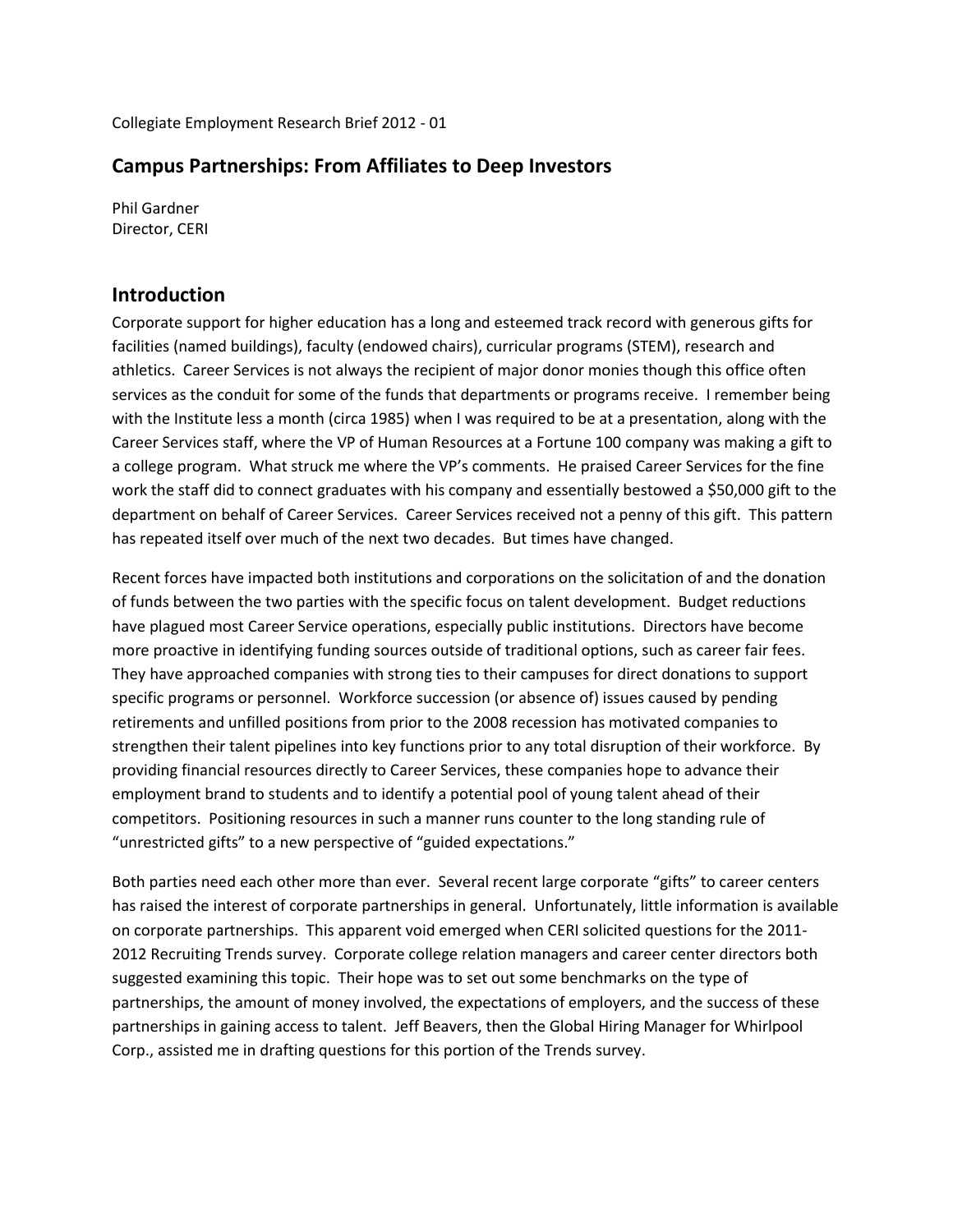### **Key Findings**

- **40% of respondents indicated that they partnered with at least one college or university**
- **Health Services and Mining & Oil reported the highest levels of partnership involvement.**
- **9% financially contributed \$50,000 or more to their partner institutions.**
- **Approximately 1/3 of partnership financial support comes directly from recruiting budgets.**
- **The most important goals of these partnerships involve development and access to talent.**
- **Corporate partners would prefer to see the Career Services Director, Deans and faculty of targeted programs at the table to discussion conditions of the partnership.**
- **Most partnerships appear to be meeting expectations the organizations with 42% considering options to expand partnerships over the next 5 years.**

# **Extent of Partnerships**

Of the approximately 3600 employer representatives who responded to the question about whether their organization partnered with an institution(s), 40% (1437 respondents) indicated that their organization had a special arrangement or partnership with at least one college or university campus. Employers, on average, had arrangements with five campuses while the median was two campuses. Nearly three-quarters of respondents (73%) reported having arrangements with 1 to 3 campuses; 22% had arrangements with 4 to 10 campuses; and 5% indicated arrangements with 11 or more campuses.

Approximately one-third of companies with 500 employees or less had partnerships, averaging between 2 and 3 campuses per organization. Larger organizations were more likely to have partnerships with 45% of mid-size and 60% of large organizations reporting partnerships. Large organizations partner with an average of 11 campuses.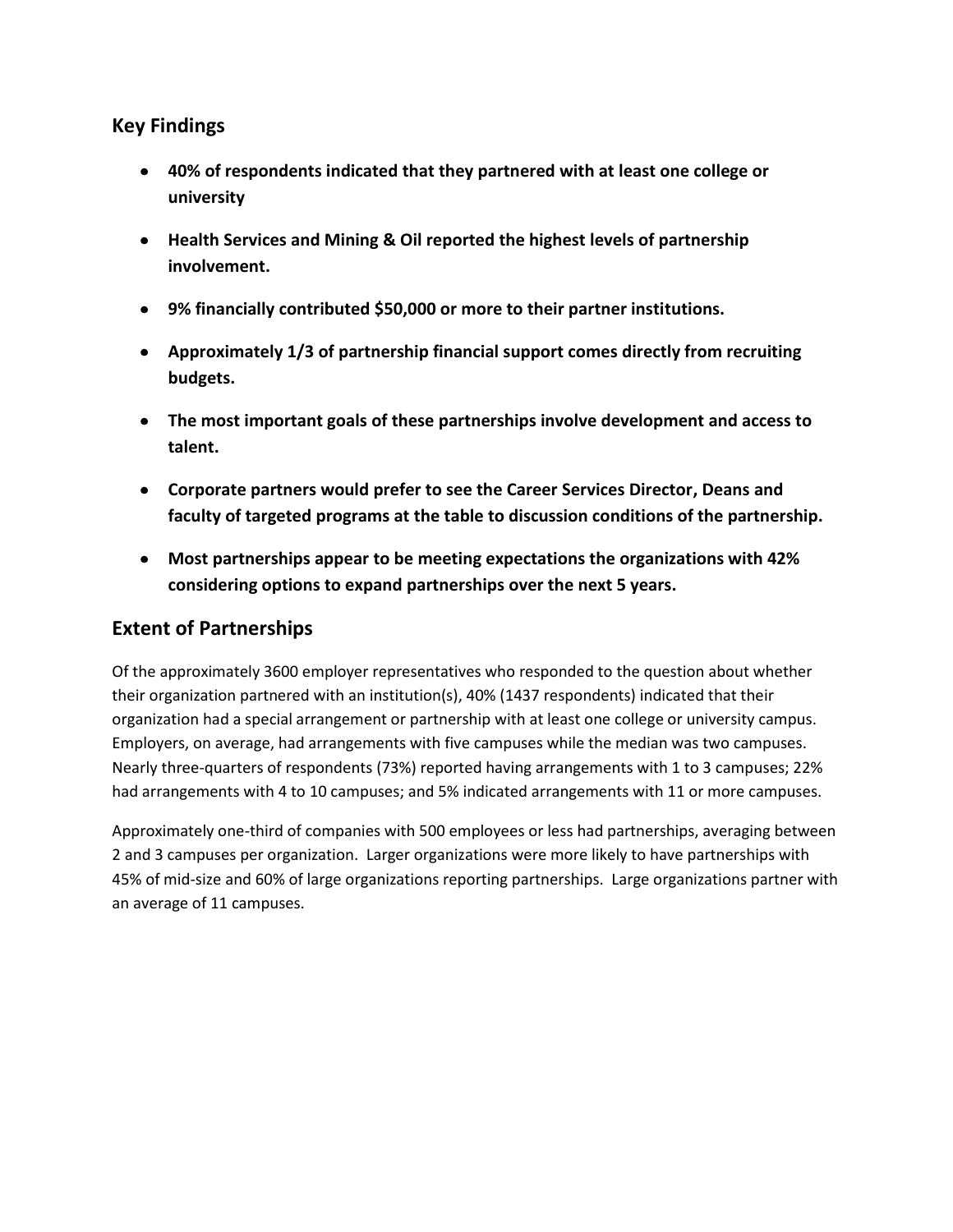| <b>Size</b>                          | Percentage<br><b>Holding</b><br>Partnership | <b>Average Number</b><br>of Partnerships | <b>Median Number</b><br>of Partnerships | Range of<br><b>Partnerships</b> |
|--------------------------------------|---------------------------------------------|------------------------------------------|-----------------------------------------|---------------------------------|
| Very Small (9 or<br>fewer employees) | 28                                          | 2.0                                      | $\mathbf{1}$                            | $1 - 12$                        |
| Fast Growth (10 to<br>100 employees) | 31                                          | 2.3                                      | 2                                       | $1 - 19$                        |
| Small (101 to 500<br>employees)      | 39                                          | 2.7                                      | $\overline{2}$                          | $1 - 27$                        |
| Mid-size (501 to<br>4000 employees)  | 45                                          | 4.5                                      | 2                                       | $1 - 75$                        |
| Large (4000 plus<br>employees)       | 60                                          | 10.9                                     | 3                                       | $1 - 500$                       |

Economic sector also influenced the level of participation in partnerships:

- Health Services, Transportation, Wholesale and Arts& Entertainment held the highest levels of participation.
- Real Estate/Leasing reported the lowest level of participation.
- Government, Financial Services, Arts & Entertainment, and Wholesale sectors had the highest average number of partnerships, ranging from 5.8 to 12.6.

| <b>Sector</b>                                | Percentage<br><b>Holding</b><br>Partnership | <b>Average Number</b><br>of Partnerships | <b>Median Number</b><br>of Partnerships | Range of<br>Partnerships |
|----------------------------------------------|---------------------------------------------|------------------------------------------|-----------------------------------------|--------------------------|
| Agriculture                                  | 38                                          | 3.5                                      | 2.5                                     | $1 - 12$                 |
| Mining & Oil                                 | 48                                          | 4.5                                      | $\overline{2}$                          | $1 - 10$                 |
| <b>Utilities</b>                             | 40                                          | 2.3                                      | $\overline{2}$                          | $1 - 5$                  |
| Construction                                 | 38                                          | 3.1                                      | $\overline{2}$                          | $1 - 10$                 |
| Manufacturing                                | 41                                          | 4.1                                      | $\overline{2}$                          | $1 - 10$                 |
| Wholesale                                    | 46                                          | 5.8                                      | $\overline{2}$                          | $1 - 90$                 |
| Retail                                       | 45                                          | 4.8                                      | 3                                       | $1 - 100$                |
| Transportation                               | 47                                          | 3.4                                      | $\overline{2}$                          | $1 - 15$                 |
| Information<br><b>Services</b>               | 43                                          | 1.9                                      | $\mathbf{1}$                            | $1 - 15$                 |
| <b>Financial Services</b>                    | 43                                          | 8.3                                      | $\overline{2}$                          | $1 - 500$                |
| Real<br>Estate/Leasing                       | 28                                          | 2.6                                      | $\overline{2}$                          | $1 - 5$                  |
| Professional &<br><b>Scientific Services</b> | 35                                          | 3.6                                      | $\overline{2}$                          | $1 - 75$                 |
| Administrative<br><b>Services</b>            | 37                                          | 2.6                                      | $\overline{1}$                          | $1 - 10$                 |
| <b>Education</b>                             | 41                                          | 3.1                                      | $\overline{2}$                          | $1 - 27$                 |
| <b>Health Services</b>                       | 56                                          | 4.2                                      | 2.5                                     | $1 - 25$                 |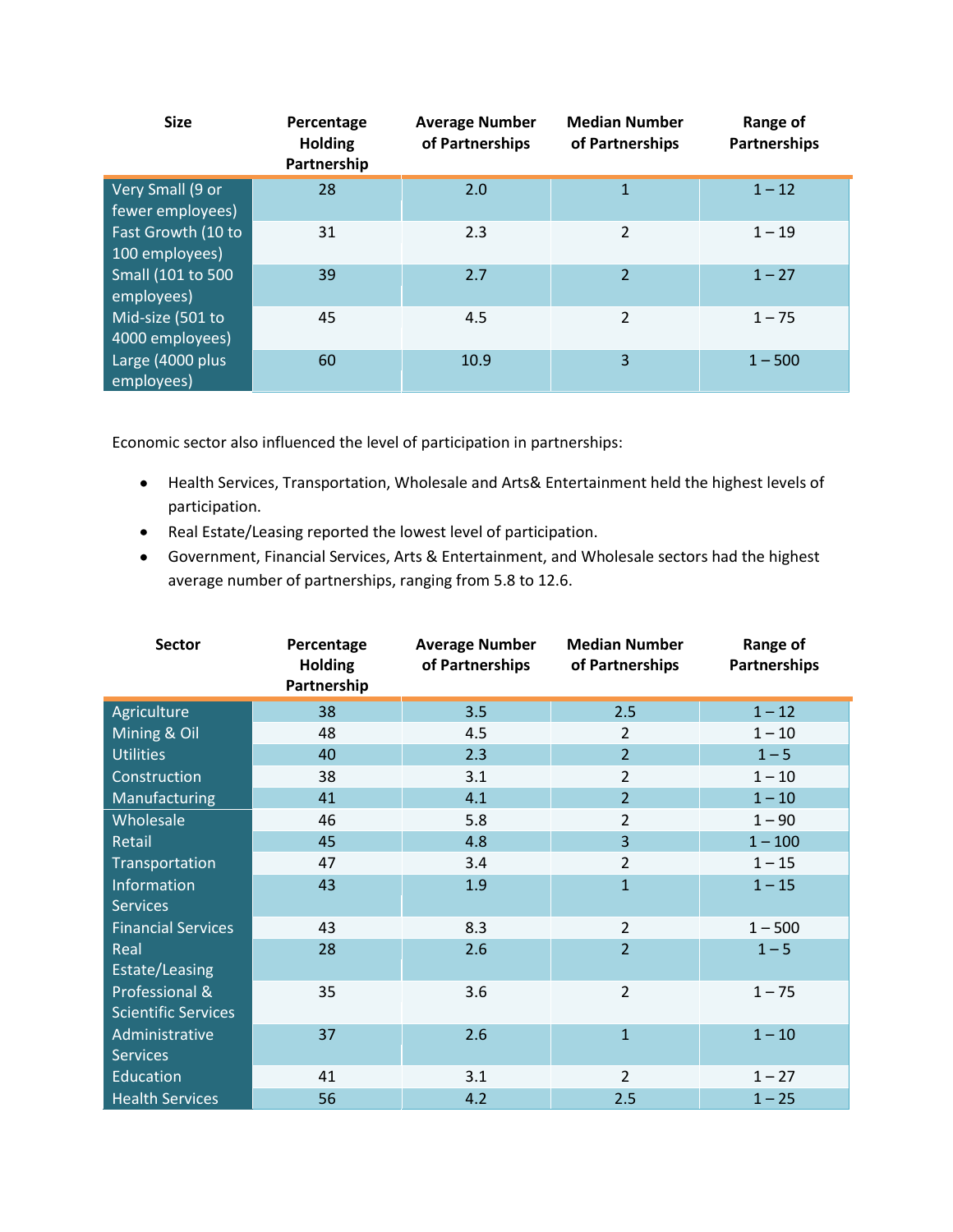| Arts &<br>Entertainment            | 46 | 6.9  | $1 - 100$ |
|------------------------------------|----|------|-----------|
| Accommodations<br>(Food & Lodging) | 40 | 2.3  | $1 - 7$   |
| Non-profits                        | 38 | 4.4  | $1 - 90$  |
| Government                         | 36 | 12.5 | $1 - 435$ |

*For the vast majority of companies with whom universities partner the number of partnerships is small. These partners may be considered one's peer group in terms of "talent supplier status." If the same schools appear in different companies' core institution portfolio, it is a strong indicator of the institutions one ought to benchmark.*

### **Financial Commitment**

Many of the organizations reported that they had arrangements with their local campuses' internship programs and provided modest financial support for programming needs. Others reported making small donations to support events, such as career fairs, etiquette dinners, mock interviewing or speed interviewing sessions. While the average level of financial commitment was approximately \$6500, the median range was \$1000 to \$5000. Overall, 47% indicated that they gave less than \$1000. The level of donations was segmented into four groups: \$1000 or less (47%); \$1000 to \$5000 (20%); \$5000 to \$50,000 (24%); and \$50,000 to \$500,000 (9%). The donation grouping will be important in later analyses; but these comparisons shed light on the level of donations:

- As organizational size increases, the level of partnership financial commitment increases with **Large** organizations giving an average of \$13,000.
- For **Very Small**, **Fast Growth**, and **Small** organizations, typically more than 50% contribute a \$1000 or less.
- A comparison of organizational size and donation group, using crosstabs procedure, found a significant difference (Chi-square = 178.399) with smaller companies more likely to contribute lower levels of funding than mid-size and large companies.

| <b>Size</b>        | <b>Average Amount</b><br>of Financial<br>Contribution | <b>Median</b><br>Range<br>Contribution |                | Percent<br><b>Committing</b><br>\$1000 or less |
|--------------------|-------------------------------------------------------|----------------------------------------|----------------|------------------------------------------------|
| <b>Very Small</b>  | $\sim$ \$2500                                         | \$1000 or less                         | \$1K to \$50K  | 75                                             |
| <b>Fast Growth</b> | $\sim$ \$3500                                         | \$1000 or less                         | \$1K to \$300K | 64                                             |
| Small              | $\sim$ \$5500                                         | \$1000 or less                         | \$1K to \$500K | 51                                             |
| Mid-size           | $~\sim$ \$9000                                        | \$1000 to \$5000                       | \$1K to \$500K | 35                                             |
| Large              | $\sim$ \$13000                                        | \$5000 to \$10000                      | \$1K to \$500K | 25                                             |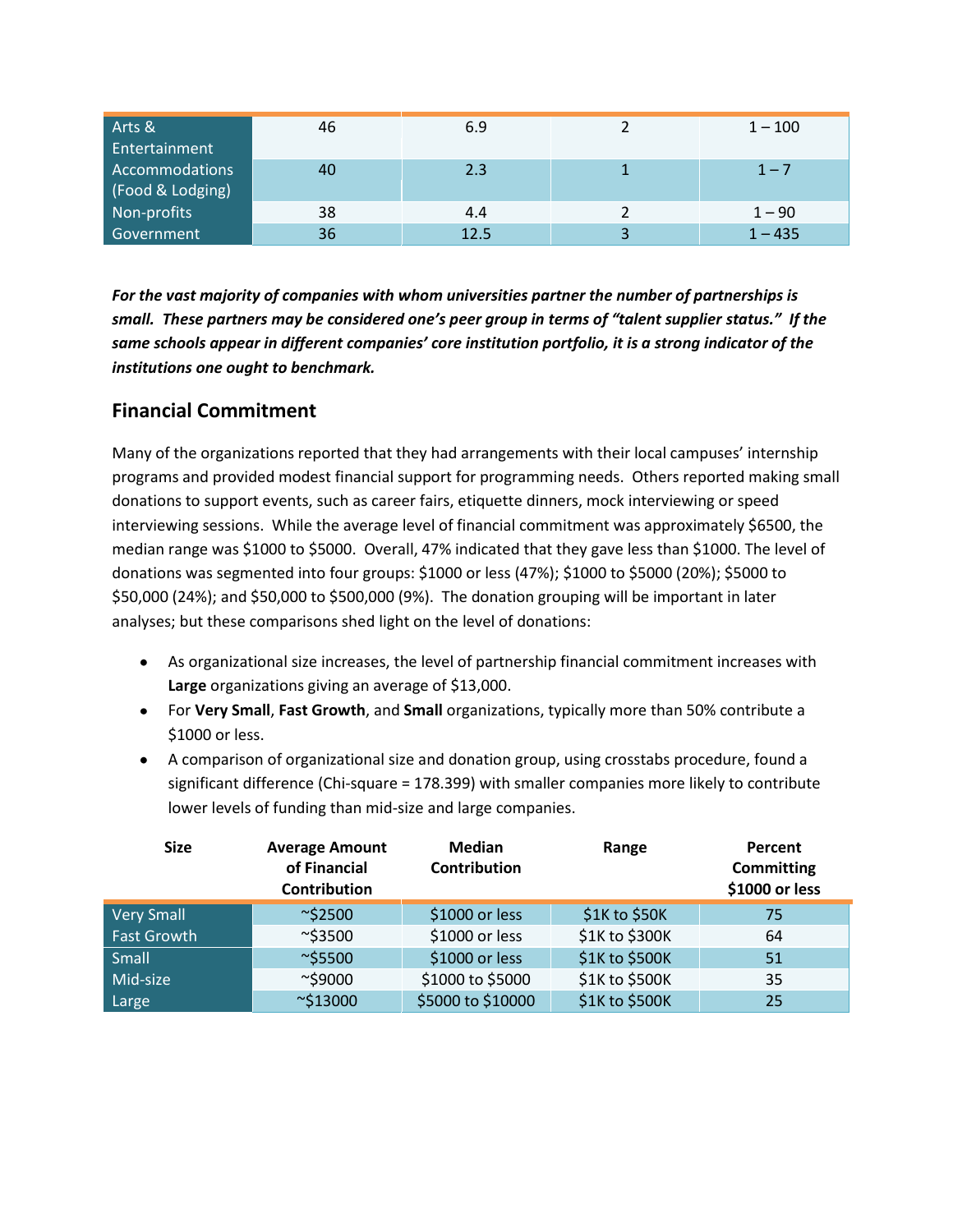- Mining & Oil companies provided the highest average donation at approximately \$57,500 followed by companies from the Utilities and Agriculture sectors.
- Education, Non-profits, Arts & Entertainment, and Accommodations are several of the sectors that contribute around \$2000 on average.

| <b>Sector</b>                                | <b>Average Amount</b><br>of Financial<br>Contribution | <b>Median</b><br><b>Contribution</b> | Range          | Percent<br><b>Committing</b><br>\$1000 or less |
|----------------------------------------------|-------------------------------------------------------|--------------------------------------|----------------|------------------------------------------------|
| Agriculture                                  | $\sim$ \$16,000                                       | \$1000 to \$5000                     | \$1K to \$500K | 20                                             |
| Mining & Oil                                 | $\sim$ \$57,500                                       | \$25K to \$50K                       | \$1K to \$400K | 8                                              |
| <b>Utilities</b>                             | $\sim$ \$16,000                                       | \$5000 to \$10000                    | \$1K to \$300K | 19                                             |
| Construction                                 | $\sim$ \$7,500                                        | \$5000 to \$10000                    | \$1K to \$400K | 28                                             |
| Manufacturing                                | $\sim$ \$5,500                                        | \$1000 to \$5000                     | \$1K to \$500K | 34                                             |
| Wholesale                                    | $\sim$ \$4,500                                        | \$1000 to \$2000                     | \$1K to \$100K | 50                                             |
| Retail                                       | $\sim$ \$6,000                                        | \$1000 to \$5000                     | \$1K to \$100K | 31                                             |
| Transportation                               | $\sim$ \$4,500                                        | \$1000 to \$5000                     | \$1K to \$25K  | 33                                             |
| Information<br><b>Services</b>               | $\sim$ \$5,000                                        | \$1000 to \$5000                     | \$1K to \$500K | 46                                             |
| <b>Financial Services</b>                    | $\sim$ \$5,500                                        | \$1000 to \$5000                     | \$1K to \$500K | 36                                             |
| Real<br>Estate/Leasing                       | $\sim$ \$2,000                                        | \$1000 or less                       | \$1K to \$5K   | 50                                             |
| Professional &<br><b>Scientific Services</b> | $\sim$ \$4,500                                        | \$1000 to \$5000                     | \$1K to \$400K | 46                                             |
| Administrative<br><b>Services</b>            | $\sim$ \$2,000                                        | \$1000 or less                       | \$1K to \$50K  | 60                                             |
| Education                                    | $\sim$ \$1,500                                        | \$1000 or less                       | \$1K to \$300K | 69                                             |
| <b>Health Services</b>                       | $\sim$ \$3,500                                        |                                      |                | 61                                             |
| Arts &<br>Entertainment                      | $\sim$ \$2,000                                        | \$1000 or less                       | \$1K to \$100K | 70                                             |
| <b>Accommodations</b><br>(Food & Lodging)    | $\sim$ \$2,000                                        | \$1000 or less                       | \$1K to \$100K | 67                                             |
| Non-profits                                  | $\sim$ \$2,000                                        | \$1000 or less                       | \$1K to \$50K  | 73                                             |
| Government                                   | $\sim$ \$4,500                                        | \$1000 or less                       | \$1K to \$500K | 63                                             |

Further clarification on economic sector involvement in partnerships:

- Manufacturing organizations comprised 27% of the largest donor group with Professional & Scientific Services, the next highest sector, comprising 14%.
- Even though Mining & Oil provided the highest average amount of funding, they only comprised 6% of the largest donor group.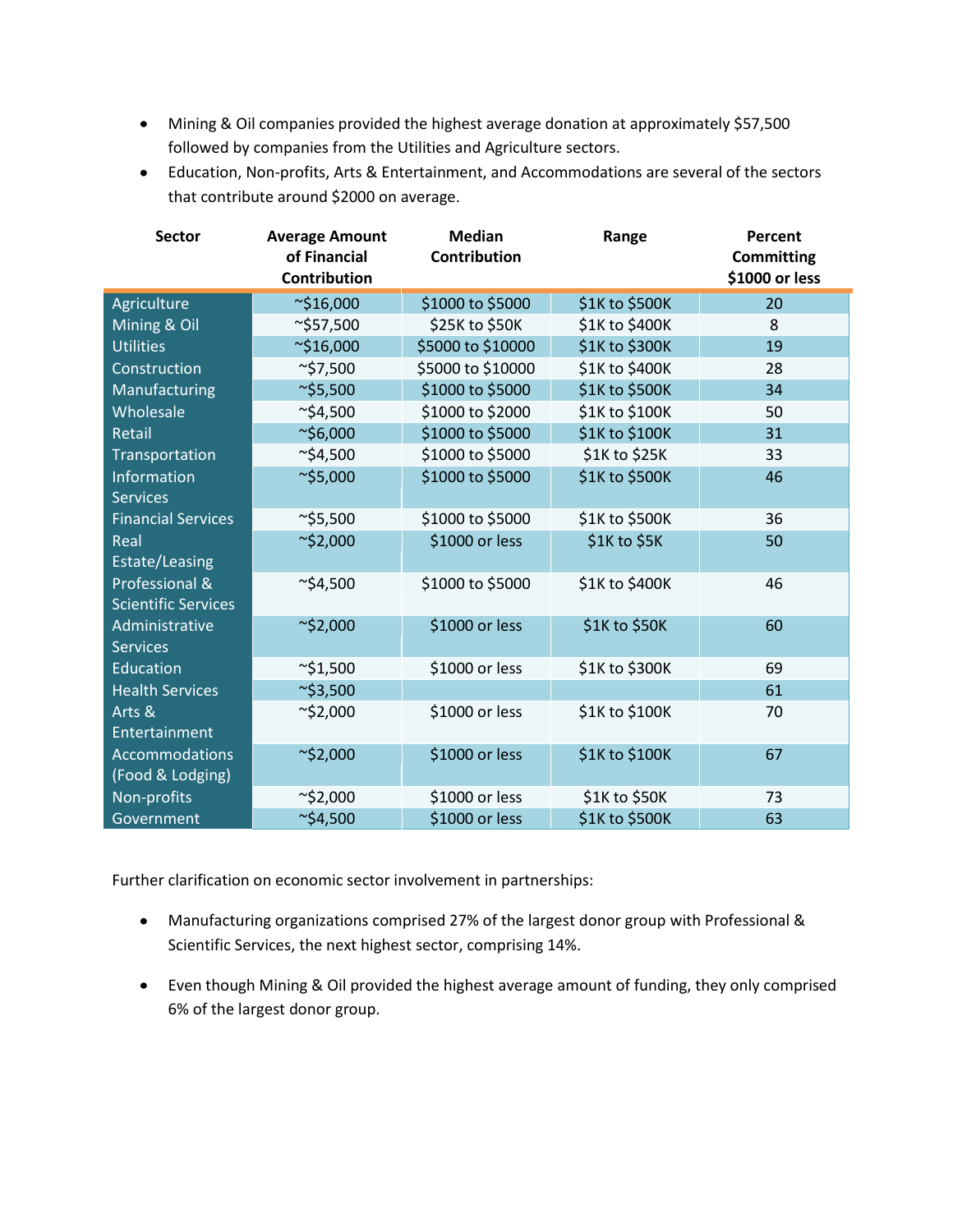Partnership programs appear to favor certain types of institutions. When donation group was compared across different types of institutions (2 year colleges, 4 year publics, 4 year privates, advanced degree institutions, etc) these patterns were discerned:

- About 20% to 25% of organizations partnered with community colleges across all donor levels.
- Between 70% and 80% of organizations partnered with 4 year public institutions across all donor levels.
- Between 55% and 65% of organizations partnered with 4 year private institutions across all donor levels.
- Approximately 10% of organizations partnered with for-profit institutions.
- Organizations that fund their partnerships at \$5000 or higher are more likely to partner with advanced degree institutions (about 50%).
- Organizations that fund their partnerships at \$5000 or higher are more likely to be involved with Historically Black Colleges (23%).

Based on the level of financial support that organizations give to career services, two different types of donors can be identified. For those giving less than \$5,000 can be considered affiliate partners while those giving more than \$5,000 can be considered investors. For the 9% giving more than \$50,000 the term deep investor is appropriate. Affiliate partners have a different stake than investor partners. The deep investor are directing their money with the expectations that it produce measurable performance; specifically (as we will see below) acquisition of talent. Affiliates may be more likely to provide their support without expectations of measurable performance but rather a sense of meeting their social responsibility or appreciation of services.

# **Source of Partnership Funds**

Organizations may have several sources to fund their partnerships. An obvious source is directly from college recruiting budgets. Other sources could include the organization's foundation, the organization's general budget, or the organization's research and development budget. Respondents were asked the percentage of their partnership financial commitments came from the recruiting budget. Nearly half (49%) indicated that none of their partnership funds came from their recruiting budget. Nearly one-third (32%) indicated 100% of their partnership obligations were funded through their recruiting budgets.

- None of the funds from recruiting budget: 49% • One percent to 25% funded from recruiting budget: 11% Twenty-six to 50% funded from recruiting budget: 2% Fifty-one to 75% funded from recruiting budget: 3%
- Seventy-six to 99% funded from recruiting budget: 2%
- Hundred percent funded from recruiting budget: 32%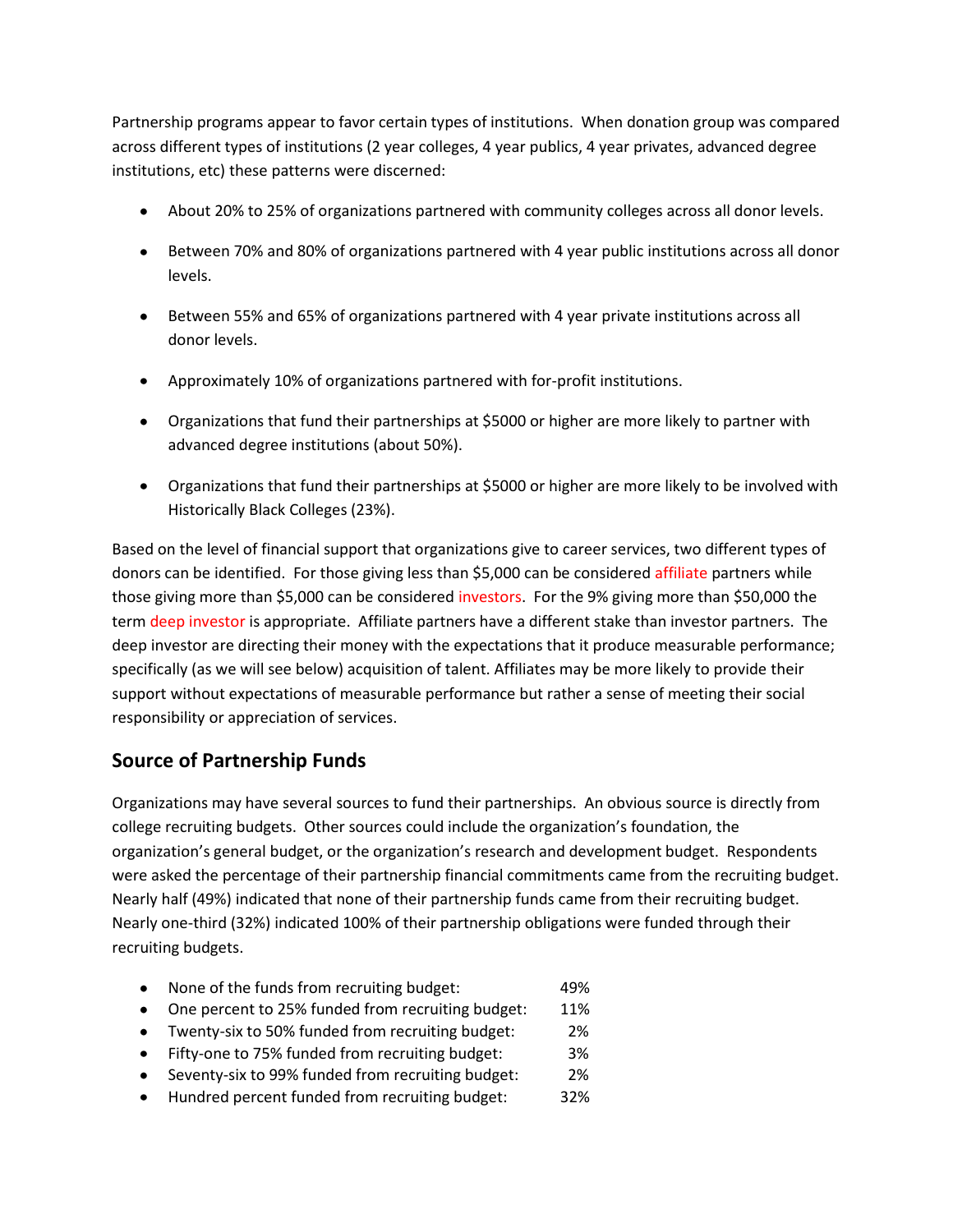Comparisons by organizational size and economic sector revealed:

- As size of the organization increased, the amount of funds extracted from recruiting budgets grew. Eighty percent of **Very Small** companies did not have to use recruiting budgets while only 38% of **Large** organizations did not have to use recruiting budget monies.
- **Wholesale**, **Real Estate/Leasing**, **Retail**, and **Transportation** sectors reported the highest percentage having to take 100% of partnership funds from recruiting budgets: approximately 50% or higher in each sector.
- **Education**, **Non-profits**, **Health Services**, **Government** and **Arts & Entertainment** reported the highest percentage of not having to use any recruiting budget funds to support partnership programs: approximately 60% or higher.

Donation level does influence the amount of funds extracted from recruiting budgets. Interestingly, organizations in the smallest and largest donation levels tend to receive their funds from outside sources. An organization that provides \$1000 to \$5000 usually takes this money directly from their recruiting budgets. Organizations funding partners from \$5000 to \$50000 report slightly more than onethird (38%) fund completely outside their recruiting budget; 35% draw totally upon their recruiting budget; and 27% use a mix of sources.

|                                                             | Funds of \$1000 or<br>less | Funds of \$1000 to<br>\$5000 | Funds of \$5000 to<br>\$50000 | <b>Funds of \$50000</b><br>to \$500000 |
|-------------------------------------------------------------|----------------------------|------------------------------|-------------------------------|----------------------------------------|
| Percent with none<br>of the funds from<br>recruiting budget | 60                         | 29                           | 38                            | 51                                     |
| Percent with 100%<br>of the funds from<br>recruiting budget | 27                         | 51                           | 35                            | 19                                     |

*With between 20% and 35% of the largest corporate donors (over \$5,000) funding their gifts directly through their recruiting budgets, it is clear that the "gift money" is really investment money with high expectations of returns. Foundations may be measured on the quality of the initiatives they help set in motion, but recruiting units are measured on talent acquisition. So, if a company fails to achieve their expected return on investment, will they pull their funds and look elsewhere?*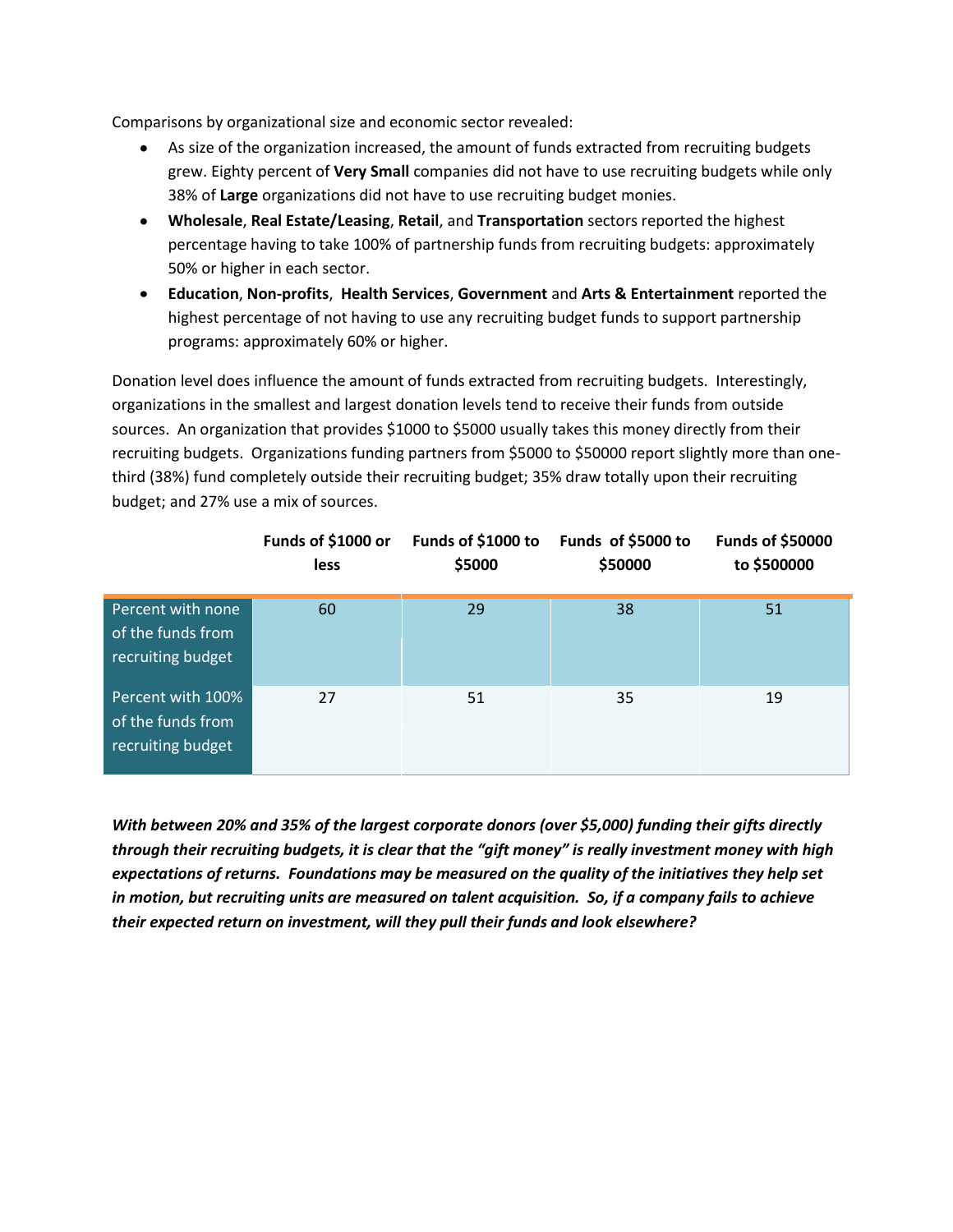# **Length of Partnership Agreements**

Typically partnership agreements are for one year (61%).

- **Very Small** organizations are more likely to have one year agreements (76%) than **Large** organizations (52%).
- Organizations that contribute \$50,000 or more to the campus are more likely to be in multiple year arrangements with 40% covering a two to four year period.

| Length of<br>Agreement                    | All<br><b>Respondents</b><br>(%) | <b>Funds of</b><br>\$1000 or less | <b>Funds of</b><br>\$1000 to<br>\$5000 | Funds of<br>\$5000 to<br>\$50000 | <b>Funds of</b><br>\$50000 to<br>\$500000 |
|-------------------------------------------|----------------------------------|-----------------------------------|----------------------------------------|----------------------------------|-------------------------------------------|
| One Year<br>Agreement                     | 61                               | 72                                | 69                                     | 52                               | 31                                        |
| Two to Four<br>Year<br>Agreement          | 22                               | 14                                | 28                                     | 28                               | 40                                        |
| Five to Seven<br>Year<br>Agreement        | $\overline{7}$                   | 5 <sup>1</sup>                    | 11                                     | 11                               | 13                                        |
| <b>Eight or More</b><br>Year<br>Agreement | 10                               | 9                                 | 9                                      | 9                                | 16                                        |

# **Corporation or Organizational Goals for Campus Partnerships**

Organizations enter into partnerships with colleges and universities for a variety of reasons. A list of fourteen potential partnership goals were presented to respondents who were asked to rate each goal's importance to their organizations from a 5-point scale where 1 = not at all essential to 5 = extremely essential goal. The four most important goals all centered on the acquisition of talent for their organizations, including expanding student awareness of the organization as an employer. Only three goals, access to new talent, access to diverse talent, and expanding organization's employer brand, received more than 50% ratings at the very essential to extremely essential levels.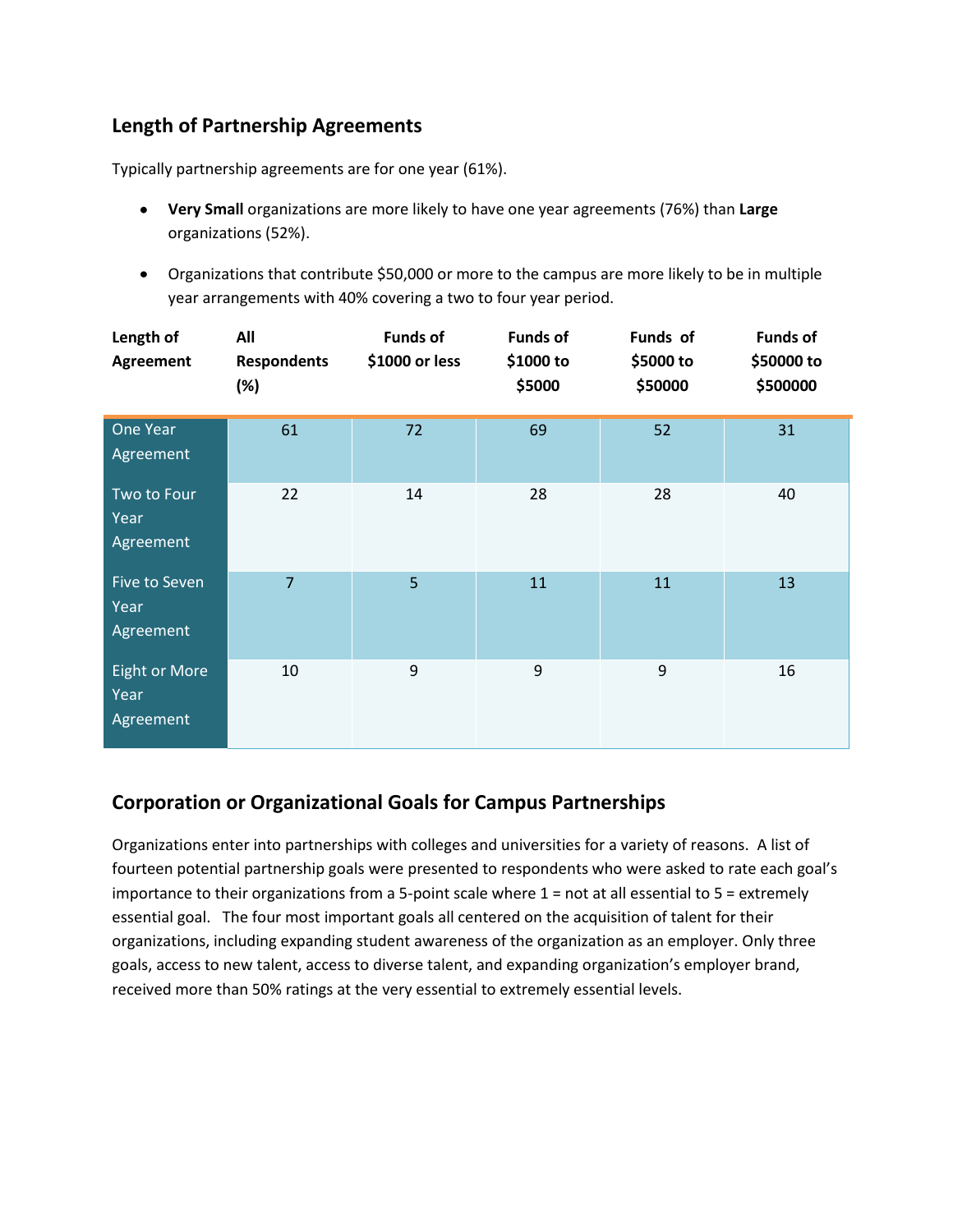| Goal                                        | <b>All Respondent</b><br>Mean | <b>Funds of</b><br>\$1000 or less | <b>Funds of</b><br>\$1000 to<br>\$5000 | Funds of<br>\$5000 to<br>\$50000 | <b>Funds of</b><br>\$50000 to<br>\$500000 |
|---------------------------------------------|-------------------------------|-----------------------------------|----------------------------------------|----------------------------------|-------------------------------------------|
| Gain early<br>access to new<br>talent       | 3.48                          | 3.27                              | 3.57                                   | 3.64                             | 3.77                                      |
| Expend<br>employer<br>brand                 | 3.45                          | 3.03                              | 3.67                                   | 3.76                             | 3.88                                      |
| Gain access to<br>diverse talent            | 3.35                          | 3.19                              | 3.33                                   | 3.45                             | 3.69                                      |
| Develop<br>contacts with<br>student org.    | 3.05                          | 2.73                              | 3.20                                   | 3.32                             | 3.35                                      |
| Gain access to<br>experienced<br>talent     | 2.91                          | 2.90                              | 2.91                                   | 2.91                             | 2.85                                      |
| Extend<br>consumer<br>brand                 | 2.78                          | 2.53                              | 2.82                                   | 3.01                             | 3.01                                      |
| Receive<br>preferential<br>services         | 2.69                          | 2.38                              | 2.87                                   | 2.97                             | 2.92                                      |
| Gain access to<br>faculty                   | 2.67                          | 2.53                              | 2.66                                   | 2.80                             | 2.97                                      |
| Reduce<br>processing time<br>for recruiting | 2.58                          | 2.55                              | 2.59                                   | 2.64                             | 2.51                                      |
| Continuing<br>education for<br>employees    | 2.54                          | 2.42                              | 2.51                                   | 2.65                             | 2.84                                      |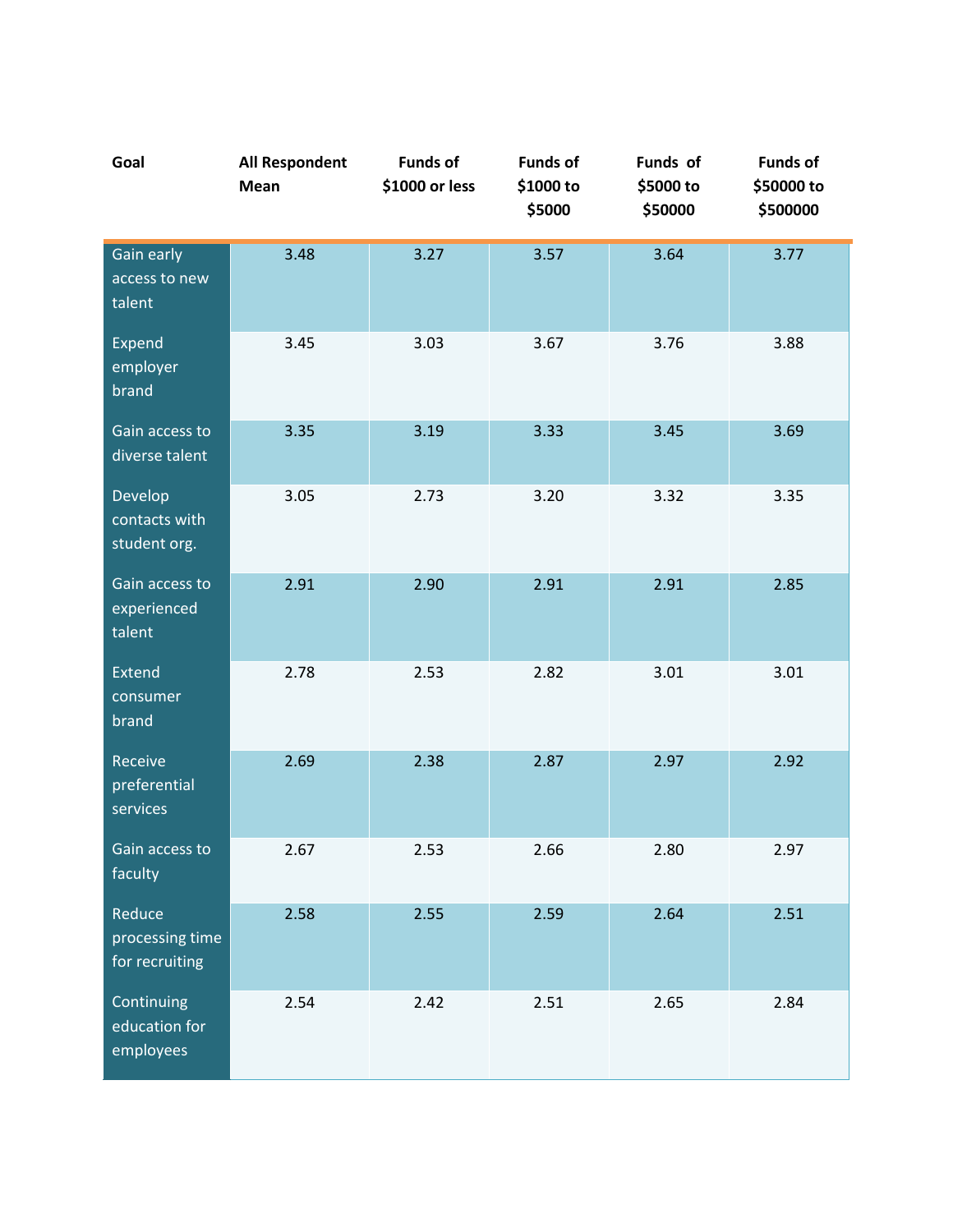| Reduce<br>recruiting<br>budget        | 2.53 | 2.58 | 2.43 | 2.48 | 2.51 |
|---------------------------------------|------|------|------|------|------|
| Support<br>research and<br>innovation | 2.49 | 2.32 | 2.40 | 2.61 | 2.96 |
| <b>Fulfill social</b><br>initiatives  | 2.42 | 2.24 | 2.38 | 2.51 | 2.90 |
| Expand<br>executive<br>education      | 2.20 | 2.14 | 2.19 | 2.21 | 2.36 |

Statistical comparisons were made for each goal between donation levels. For only four goals the ANOVA statistic was insignificant: reducing recruiting budgets, reducing processing time, access to experienced talent, and expanded executive education options. The remaining goals were statistically significant at the .01 level of less. The following graph illustrates the differences for the three items were the difference between the lowest donation and the largest donation groups were the largest.



An examination was also made by organizational size. Because there is a high correlation between size and level of donation, smaller organizations were expected to differ from large organizations on most of the items. This assumption proved to be true. Size proved significant on 10 goals with these goals. No differences were found for: access to experienced talent, reduce processing time, access to faculty, and executive educational opportunities. For the other goals **Large** organizations rated the ten generally higher than the other size categories. Three interesting observations can be pulled from these comparisons: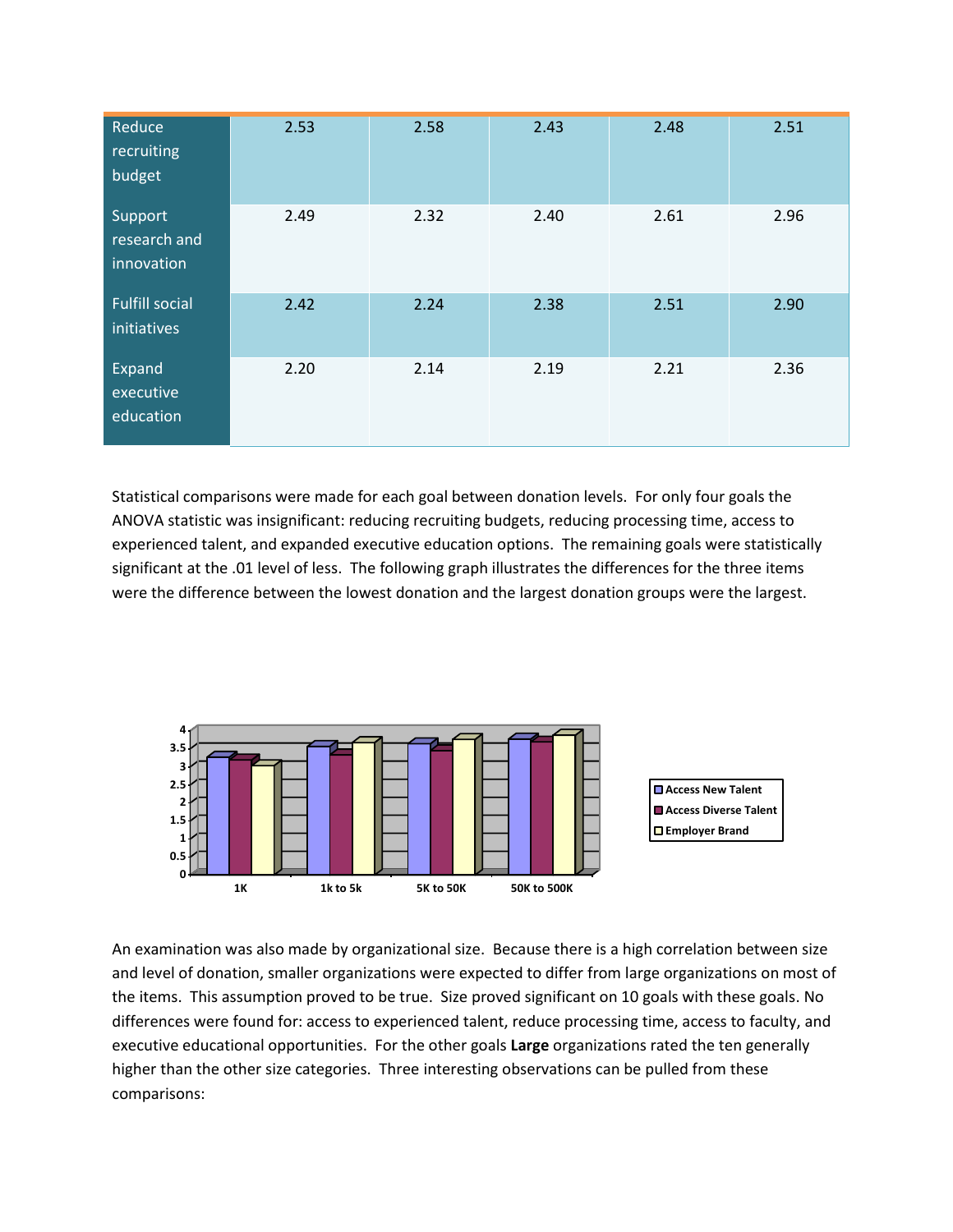- **Larger** organizations felt it was much more important to have contact with student organizations than smaller employers.
- **Larger** organizations felt it was much more important to have access to diverse talent than smaller companies.
- **Larger** organizations felt that they should receive preferential services at career fairs and campus events compared to smaller companies.

Comparisons between economic sectors found only a few differences in goal ratings:

- **Educational needs of employees**: Manufacturing, Finance. Health Services, Agriculture, and Education rated this goal higher.
- **Research support and innovation**: Health Services, Government, Mining & Oil, and Wholesale rated this goal higher.
- **Reduce processing time**: Professional & Scientific Services, Finance Arts & Entertainment, Wholesale, Administrative Services, and Real Estate/Leasing rated this higher.
- **Receive preferential services**: Retail, Transportation and Mining & Oil rated highest while Accommodations and Health Services rated lowest.
- **Gain access to new talent**: Non-profits rated lowest.
- **Extend employer brand for talent**: Finance and Mining & Oil rated this goal highest.
- **Extend consumer brand**: Retail and Finance rated this goal highest.
- **Gain access to faculty**: Finance and Government rated this goal highest.
- **Social responsibility**: Finance rated this goal highest.

A recent component on university – employer expectations was included in economic development plan for the greater Minneapolis – St. Paul area. Employers shared their expectations for the universities in the region. The inverted triangle, shown below, summarizes their findings. The order of their expectations in many ways mirrors the expectations laid out above. Clearly the major need for employers from higher education today is TALENT.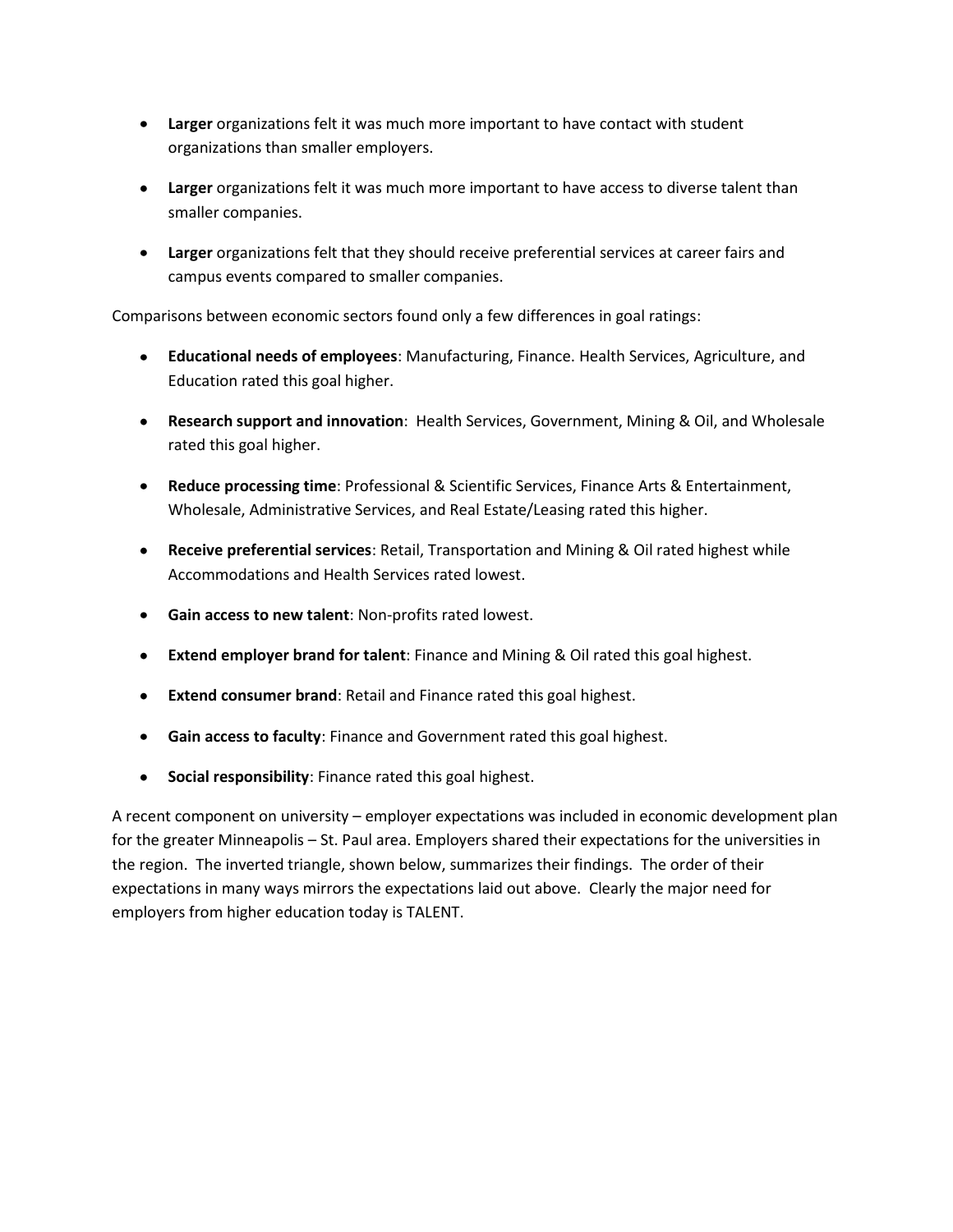

Source: *U. Minnesota ITASCA survey of companies from small business to Fortune 500*

#### **Representatives Present at Partnership Discussions**

Depending on the objective the organization is trying to meet through their donation, may influence who is represented around the table during negotiations around the use of the gift. In most cases, development officers, faculty, and key administrators are gathered at the table. But, in the case of *talent focused initiatives*, the corporation or organization may want a different group of institutional representatives at the table. When asked who they would like to see around the table when discussing the arrangements for the partnership, these employers would like see the Career Service Director, Deans of targeted programs, and faculty from these programs. They are less likely to want to see directors from corporate relations, research and innovation, and diversity programs.

At low funding levels, the organizations want to simply deal with the career services director. As funding increases student organizations, faculty and deans would be expected. Even at the highest funding levels, only about one-third of these organizations want a representative from corporate relations at the table.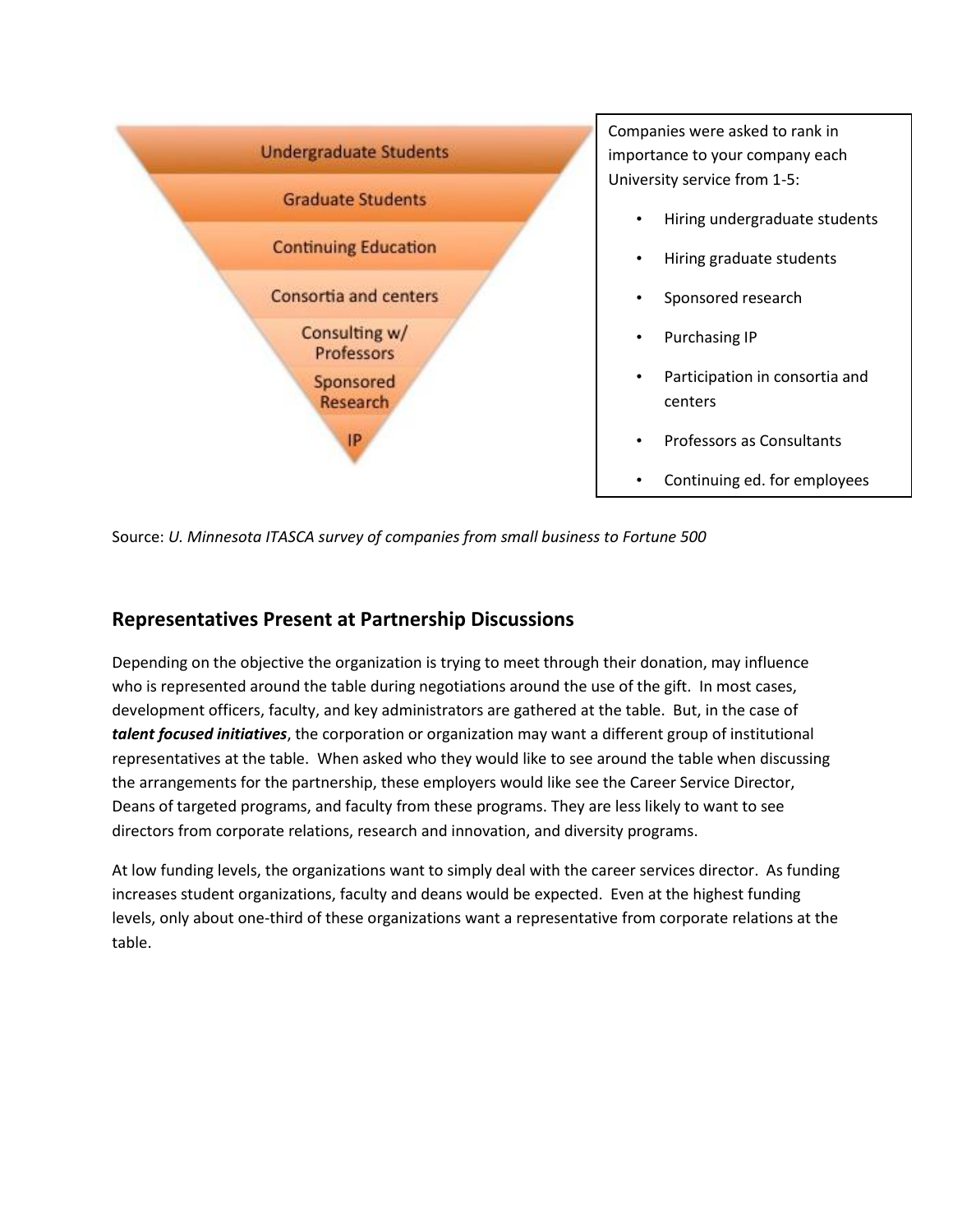| <b>University</b><br>Representatives         | <b>All Respondents</b><br>(%) | <b>Funds of</b><br>\$1000 or less | <b>Funds of</b><br>\$1000 to<br>\$5000 | Funds of<br>\$5000 to<br>\$50000 | <b>Funds of</b><br>\$50000 to<br>\$500000 |
|----------------------------------------------|-------------------------------|-----------------------------------|----------------------------------------|----------------------------------|-------------------------------------------|
| Director, Career<br><b>Services</b>          | 60                            | 60                                | 72                                     | 74                               | 69                                        |
| Faculty                                      | 40                            | 39                                | 45                                     | 51                               | 67                                        |
| Deans                                        | 37                            | 30                                | 45                                     | 58                               | 69                                        |
| <b>Student</b><br><b>Organization Reps.</b>  | 28                            | 24                                | 39                                     | 41                               | 42                                        |
| <b>Alumni Relations</b>                      | 22                            | 22                                | 31                                     | 24                               | 31                                        |
| <b>Corporate Relations</b>                   | 17                            | 11                                | 18                                     | 28                               | 36                                        |
| <b>Diversity Program</b><br><b>Director</b>  | 17                            | 14                                | 17                                     | 24                               | 44                                        |
| <b>Research Office</b><br>Rep.               | 6                             | $\overline{4}$                    | $\overline{7}$                         | 6                                | 14                                        |
|                                              |                               |                                   |                                        |                                  |                                           |
| Organization<br>Representatives              |                               |                                   |                                        |                                  |                                           |
| <b>Talent Acquisition</b><br><b>Director</b> | 37                            | 31                                | 50                                     | 53                               | 56                                        |
| <b>Campus Recruiting</b><br>Director         | 30                            | 24                                | 43                                     | 42                               | 47                                        |
| <b>Executive Office</b><br>Rep.              | 17                            | 10                                | 17                                     | 35                               | 42                                        |
| Engineering/Science<br>Director              | 12                            | $\,8$                             | $14\,$                                 | 18                               | 36                                        |
| <b>Director Diversity</b>                    | 5                             | $\overline{3}$                    | $\boldsymbol{6}$                       | $\overline{7}$                   | 16                                        |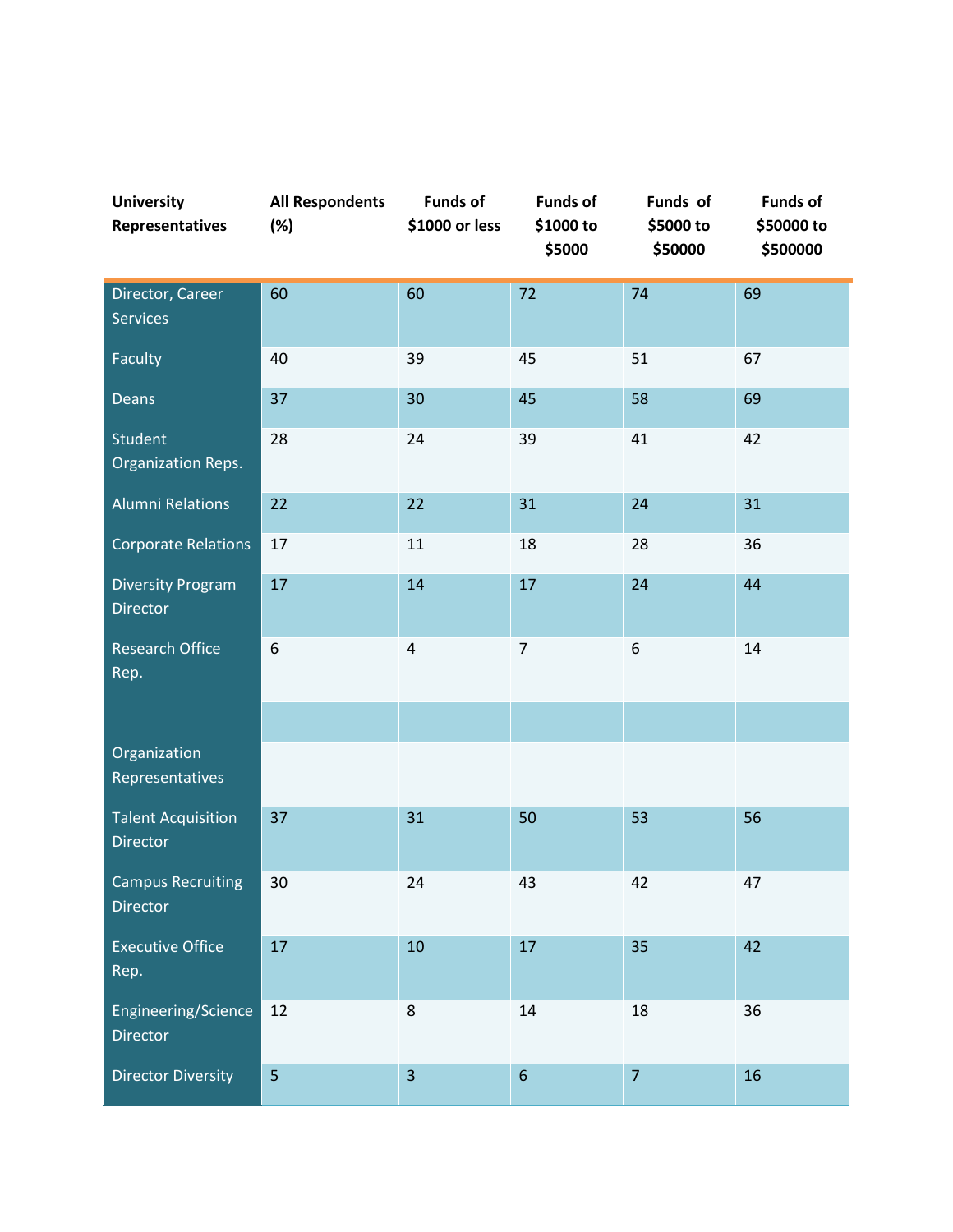| Director Research     | $\overline{4}$ |                          |   |    |
|-----------------------|----------------|--------------------------|---|----|
| Director Innovation 3 |                | $\overline{\phantom{a}}$ | b | 10 |
| Director Foundation 3 |                |                          |   |    |

*This evidence challenges existing protocols and procedures at many campuses where Career Services is seldom asked to the table. As these "talent focused gifts" become more common, traditional development officers are going to need to relinquish some of their control in order for these funds to make their way to campus. The use of these funds may mean reconsideration of unrestricted gifts as these funds are clearly marked for talent development activities that will eventually benefit the donor.*

*Except for the largest investor group, the absence of having the institution's diversity officer is puzzling. The puzzlement stems of the high level of importance placed on identifying and gaining access to diverse talent.*

#### **Success of Partnership Programs**

The success of these partnerships was addressed in several ways. Respondents were asked to indicate what percentage of new college hires for the past year came from their partner institutions; to indicate their ability to attract diverse talent at their partner institutions; and to rate the success of their partnerships on seven of their stated goals.

Overall, organizations with partnership programs reported that 48% of their new college hires in 2010- 2011 came from their partner institutions. The median was 50% and 19% reported a 100% of hires from their partner institutions.

|                                    | All<br><b>Respondents</b> | <b>Funds of</b><br>\$1000 or less | <b>Funds of</b><br>\$1000 to<br>\$5000 | Funds of<br>\$5000 to<br>\$50000 | <b>Funds of</b><br>\$50000 to<br>\$500000 |
|------------------------------------|---------------------------|-----------------------------------|----------------------------------------|----------------------------------|-------------------------------------------|
| Mean $(%)$                         | 48                        | 41                                | 54                                     | 58                               | 54                                        |
| Median (%)                         | 50                        | 30                                | 50                                     | 70                               | 57                                        |
| <b>100% Hires</b><br>from partners | 19                        | 18                                | 26                                     | 20                               | $\mathbf{0}$                              |

About one-third reported that they received a higher percentage of their diversity hires from their partner institutions while the majority indicated that the numbers were about the same between partner and non-partner institutions.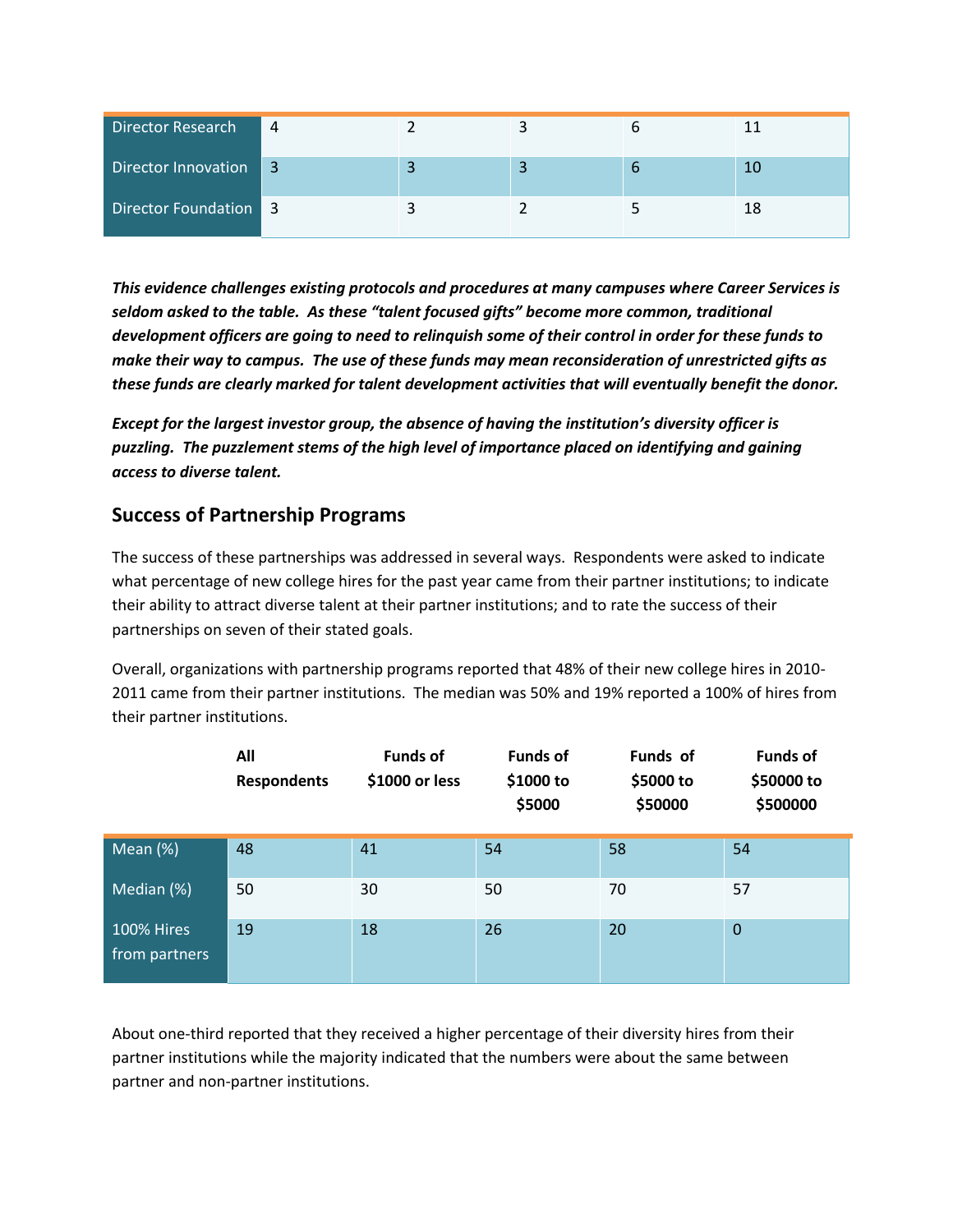|                                                                               | All<br><b>Respondents</b> | <b>Funds of</b><br>\$1000 or less | <b>Funds of</b><br>\$1000 to<br>\$5000 | Funds of<br>\$5000 to<br>\$50000 | <b>Funds of</b><br>\$50000 to<br>\$500000 |
|-------------------------------------------------------------------------------|---------------------------|-----------------------------------|----------------------------------------|----------------------------------|-------------------------------------------|
| <b>Receive Higher</b><br>Percentage<br>from Partners                          | 35                        | 37                                | 35                                     | 34                               | 30                                        |
| <b>Receive About</b><br>Same<br>Percentage<br>from Partners<br>& non-partners | 60                        | 58                                | 60                                     | 63                               | 66                                        |
| <b>Receive Lower</b><br>Percentage<br>from Partners                           | 5                         | 5                                 | 5                                      | $\overline{4}$                   | $\overline{4}$                            |

Respondents were asked to rate the success of their partnership programs on seven dimensions. Overall, programs were viewed as somewhat to moderately successful with only one dimension, "identifying and attracting new talent," being considered moderately to very successful.

| <b>Dimensions</b>                                            | Mean | <b>Not to Somewhat</b><br>Successful (%) | <b>Moderately</b><br>Successful (%) | <b>Very to Extremely</b><br>Successful (%) |
|--------------------------------------------------------------|------|------------------------------------------|-------------------------------------|--------------------------------------------|
| Identifying and<br>attracting new<br>talent                  | 3.32 | 21                                       | 34                                  | 45                                         |
| Expanding<br>networks of<br>faculty contacts<br>and networks | 2.78 | 44                                       | 28                                  | 28                                         |
| Expanding<br>network of<br>student<br>organization           | 2.59 | 47                                       | 30                                  | 22                                         |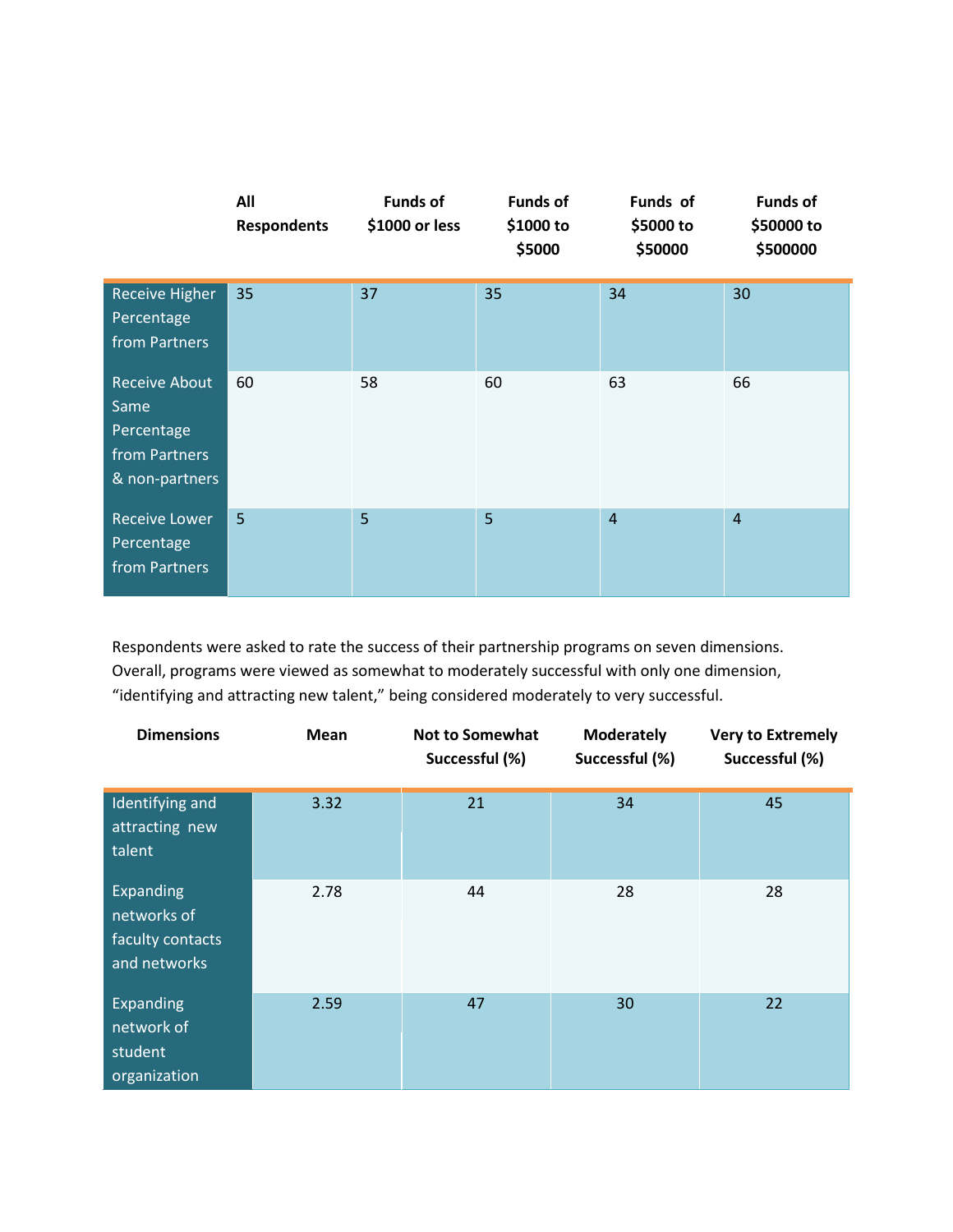| contacts                                                  |      |    |    |    |
|-----------------------------------------------------------|------|----|----|----|
| Reducing<br>recruiting<br>expenditures                    | 2.52 | 51 | 29 | 20 |
| Investing in<br>research &<br>innovation<br>opportunities | 2.19 | 63 | 23 | 14 |
| Leveraging alumni<br>networks                             | 2.18 | 64 | 23 | 13 |
| Developing<br>executive<br>education<br>opportunities     | 1.96 | 70 | 21 | 9  |

Several significant differences were found upon a comparison between donation levels.

- Largest donors were more successful in expanding their networks among faculty (F=11.756, .000).
- The largest two donor groups reported more success in attracting new talent than the smaller two donor groups (F=10.020, .000).
- Large donors found more success, all be it only somewhat successful, in investing in research opportunities (F=9.487, .000).
- The largest two donor groups felt they were more successful in expanding networks among student organizations than smaller donors (F=9.871, .000).

A final test may well be whether organizations with partnership programs will be more active on partner campuses during the 2011-2012 academic year. The answer is probably – about one-third expect to increase hiring at partner schools with 43% of the largest donors planning to increase hiring.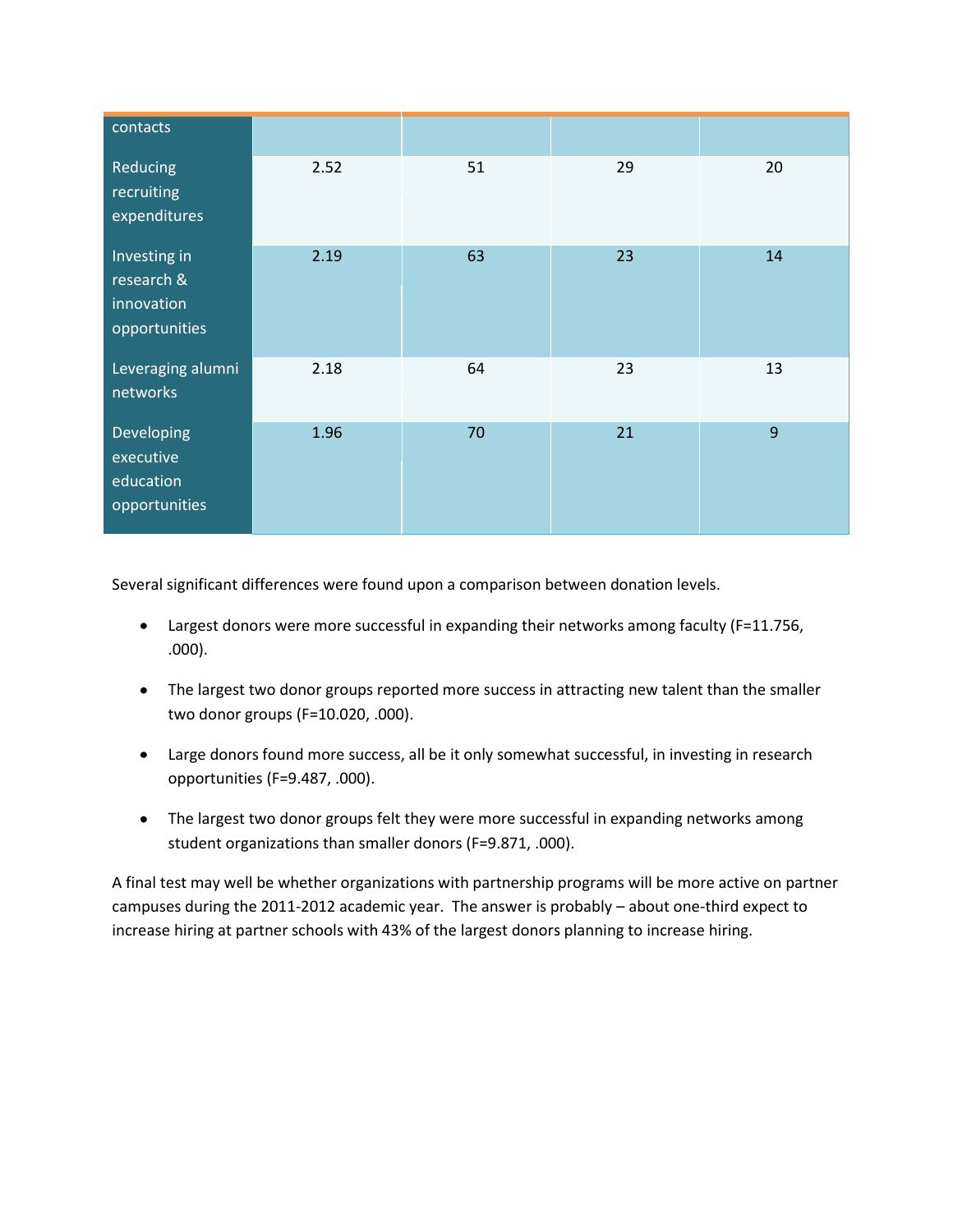|                                                                     | All<br><b>Respondents</b> | <b>Funds of</b><br>\$1000 or less | <b>Funds of</b><br>\$1000 to<br>\$5000 | Funds of<br>\$5000 to<br>\$50000 | <b>Funds of</b><br>\$50000 to<br>\$500000 |
|---------------------------------------------------------------------|---------------------------|-----------------------------------|----------------------------------------|----------------------------------|-------------------------------------------|
| Increase hiring<br>at partner<br>campuses in<br>$11 - 12$           | 36                        | 33                                | 41                                     | 35                               | 43                                        |
| Maintain same<br>level of hiring                                    | 59                        | 61                                | 55                                     | 61                               | 50                                        |
| <b>Decrease</b><br>hiring at<br>partner<br>campuses in<br>$11 - 12$ | 5                         | $6\phantom{1}6$                   | $\overline{4}$                         | $\overline{4}$                   | $\overline{7}$                            |

### **Future Partnership Agreements**

Another indicator that the return from these partnership programs meets or exceeds organizations' return on investment (ROI) can be discerned from intentions to continue or even expand partnership agreements. Over the next five years 42% expect to increase the number of partnerships, 56% will maintain the same number of partnerships that they currently have, and only 3% will decrease the number of partnerships. Organizations who fund partnerships at lower levels expect to increase their partnership arrangements compared to organizations that fund at the highest level.

|                                      | <b>All Respondents</b><br>(%) | Funds of \$1000<br>or less (%) | Funds of \$1000<br>to \$5000 (%) | Funds of \$5000<br>to \$50000 (%) | <b>Funds of</b><br>\$50000 to<br>\$500000 (%) |
|--------------------------------------|-------------------------------|--------------------------------|----------------------------------|-----------------------------------|-----------------------------------------------|
| Increase                             | 42                            | 40                             | 42                               | 40                                | 33                                            |
| Maintain<br>Current<br><b>Number</b> | 56                            | 57                             | 55                               | 58                                | 62                                            |
| <b>Decrease</b>                      | $\overline{3}$                | 3                              | 3                                | $\overline{2}$                    | 5                                             |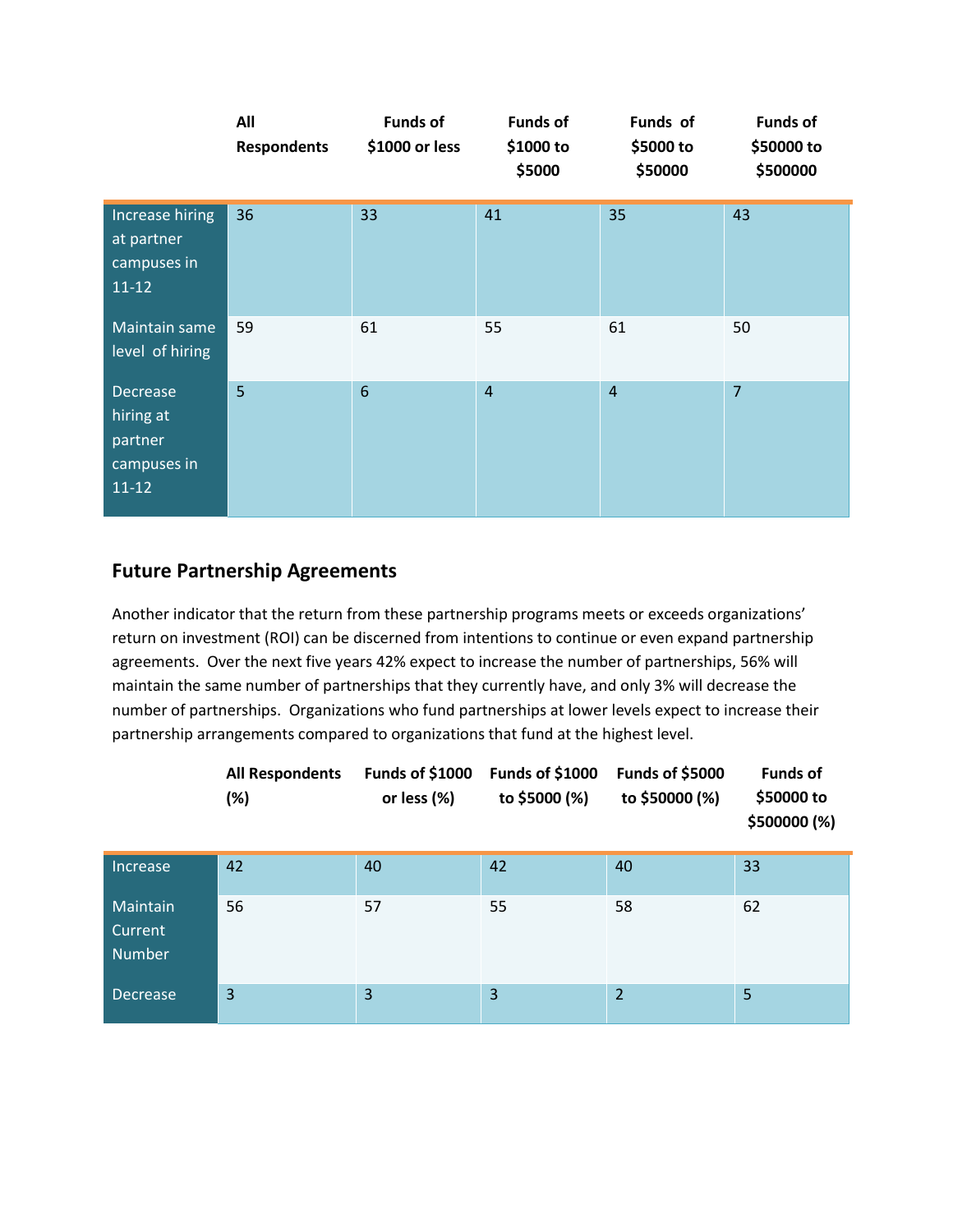# **Comparison of Organizations with Partnerships and Organizations without Partnerships**

A quick comparison between organizations with and without partnerships found:

- Large organizations with more than 4,000 employees are significantly overrepresented in the partnership group while fast growth organizations (10 to 100 employees) are significantly underrepresented.
- Economic sector was fairly consistent between the two groups with Manufacturing being slightly overrepresented and government slightly underrepresented in the partnership group.
- Partner organizations were more active on campus than organizations without partnerships;
	- o Internship programs: 74% of partner organizations, 58% of non-partner organizations
	- o Career fairs: 76% of partners attended, 53% of non-partners attended.
- Both groups used alumni and social media about the same (though slightly more partners were likely to use these methods than non-partners).
- Partner organizations planned to hire 45 new graduates (average) in 11-12 for an increase of 7%.
- Non-partner organizations planned to hire 18 new graduates (average) in 11-12 for an increase of 9%.

# **Final Thoughts**

Organizations have historically been financially generous to Career Service operations either from their own expression of appreciation or when approached by Career Services for support. This benchmark exercise provides an understanding of the *breadth of commitments* being made between educational institutions and corporations/organizations, ranging across all size categories and economic sectors. In addition, a glimpse of the depth of these partnerships is captured in terms of financial support being extended to education institutions. We have no previous information to determine whether we are witnessing a growth in partnerships; but, the willingness of nearly half of those organizations already in partnerships to consider expanding suggests that we can expect a continued growth in these types of relationships.

These partnerships appear to benefit to some degree each of the parties involved. Depending on the specific obligations stipulated in the agreements, behaviors and expectations will to be altered if partnership goals are to be met. One big change will be career service shifting from a neutral broker of the student – employer introduction to a proactive agent on behalf of partner organizations. With